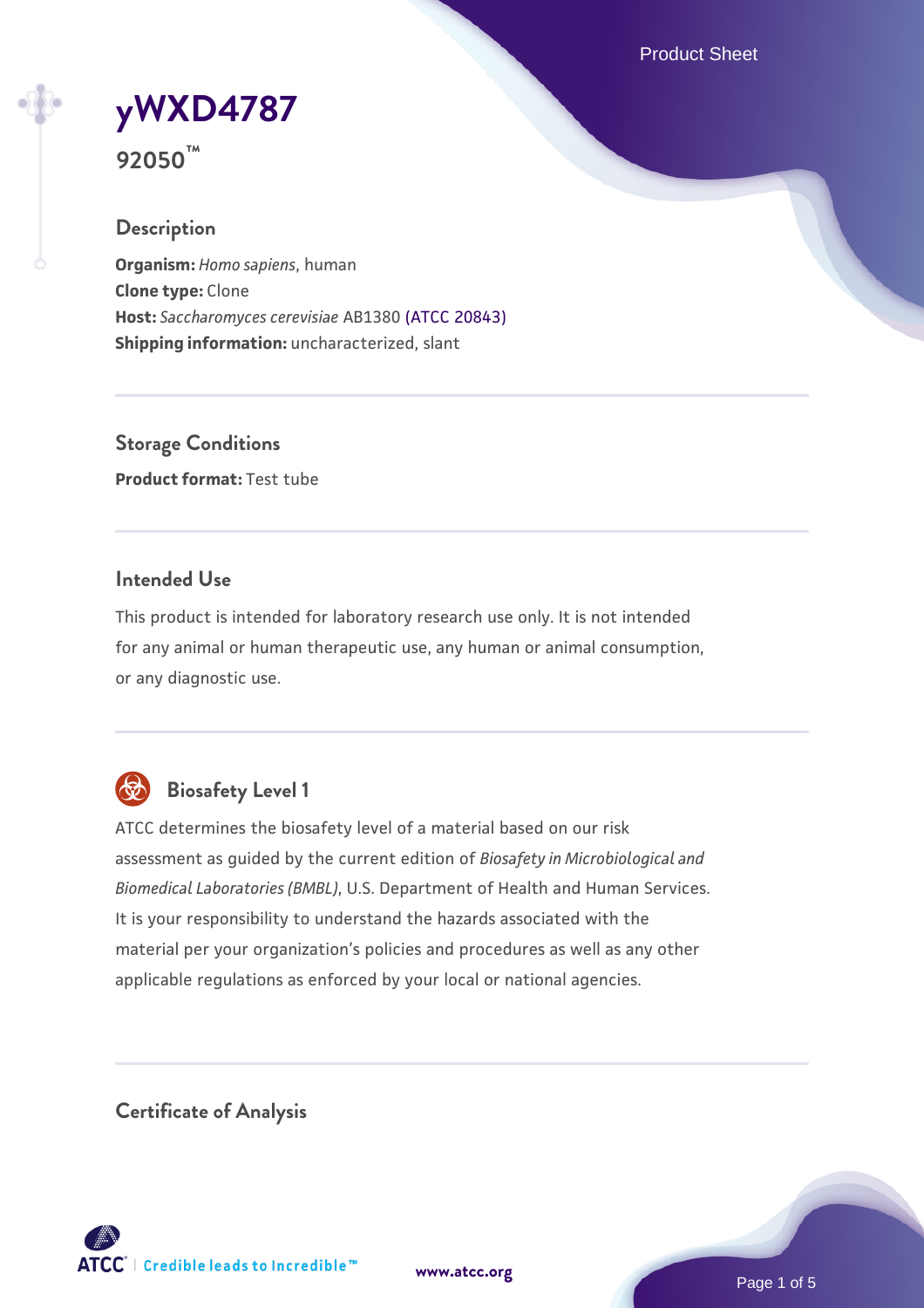

For batch-specific test results, refer to the applicable certificate of analysis that can be found at www.atcc.org.

# **Insert Information**

**Type of DNA:** genomic **Genome:** Homo sapiens **Chromosome:** X X pter-q27.3 **Gene name:** DNA Segment, single copy **Gene product:** DNA Segment, single copy [DXS3754] **Gene symbol:** DXS3754 **Contains complete coding sequence:** Unknown **Insert end:** EcoRI

#### **Vector Information**

**Construct size (kb):** 295.0 **Intact vector size:** 11.454 **Vector name:** pYAC4 **Type of vector:** YAC **Host range:** *Saccharomyces cerevisiae*; *Escherichia coli* **Vector information:** other: telomere, 3548-4235 other: telomere, 6012-6699 Cross references: DNA Seq. Acc.: U01086 **Cloning sites:** EcoRI **Markers:** SUP4; HIS3; ampR; URA3; TRP1 **Replicon:** pMB1, 7186-7186; ARS1, 9632-10376

# **Growth Conditions**

**Medium:** 



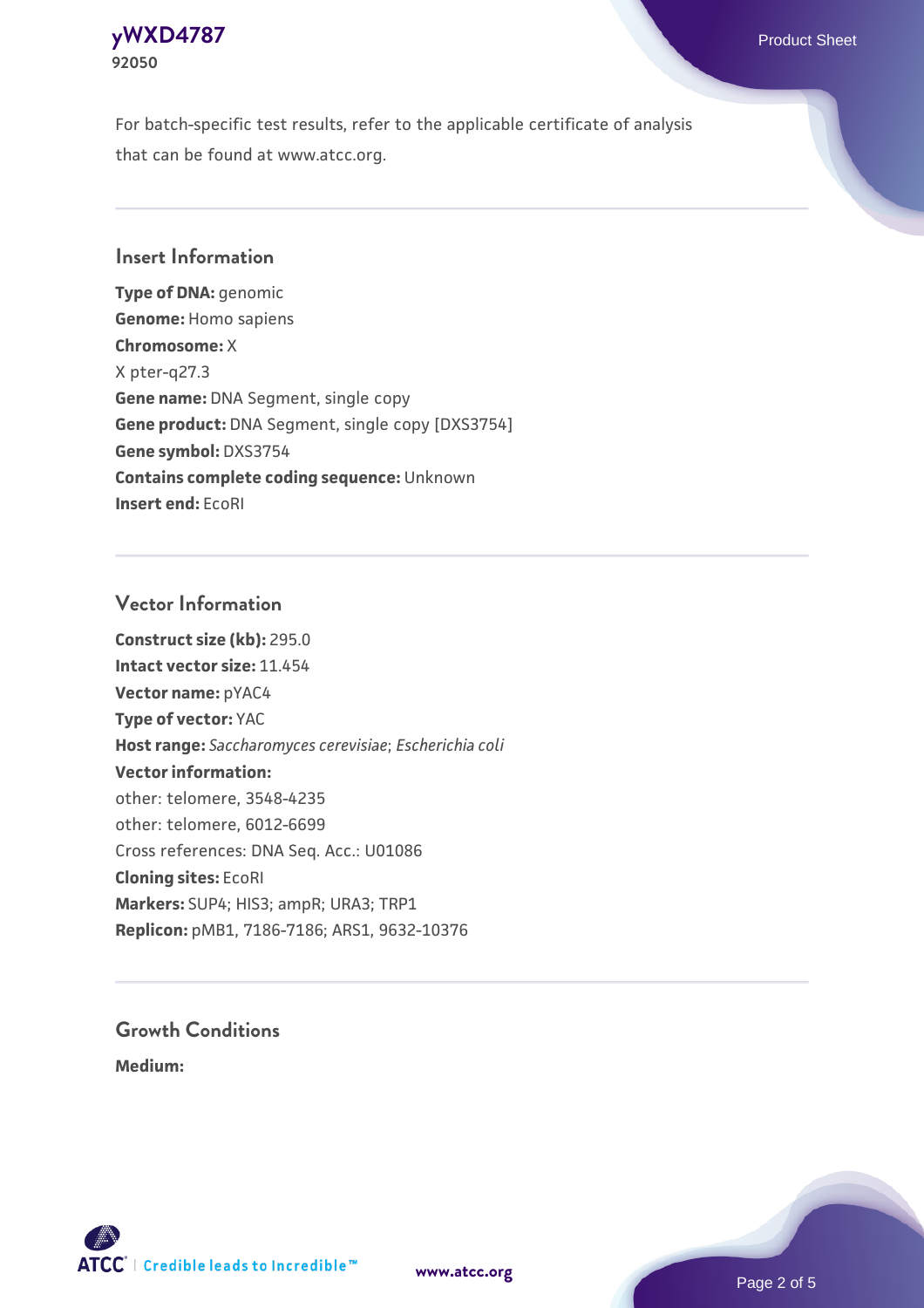**[yWXD4787](https://www.atcc.org/products/92050)** Product Sheet **92050**

[ATCC Medium 1245: YEPD](https://www.atcc.org/-/media/product-assets/documents/microbial-media-formulations/1/2/4/5/atcc-medium-1245.pdf?rev=705ca55d1b6f490a808a965d5c072196) **Temperature:** 30°C

#### **Notes**

More information may be available from ATCC (http://www.atcc.org or 703- 365-2620).

# **Material Citation**

If use of this material results in a scientific publication, please cite the material in the following manner: yWXD4787 (ATCC 92050)

# **References**

References and other information relating to this material are available at www.atcc.org.

### **Warranty**

The product is provided 'AS IS' and the viability of ATCC® products is warranted for 30 days from the date of shipment, provided that the customer has stored and handled the product according to the information included on the product information sheet, website, and Certificate of Analysis. For living cultures, ATCC lists the media formulation and reagents that have been found to be effective for the product. While other unspecified media and reagents may also produce satisfactory results, a change in the ATCC and/or depositor-recommended protocols may affect the recovery, growth, and/or function of the product. If an alternative medium formulation or reagent is used, the ATCC warranty for viability is no longer



**[www.atcc.org](http://www.atcc.org)**

Page 3 of 5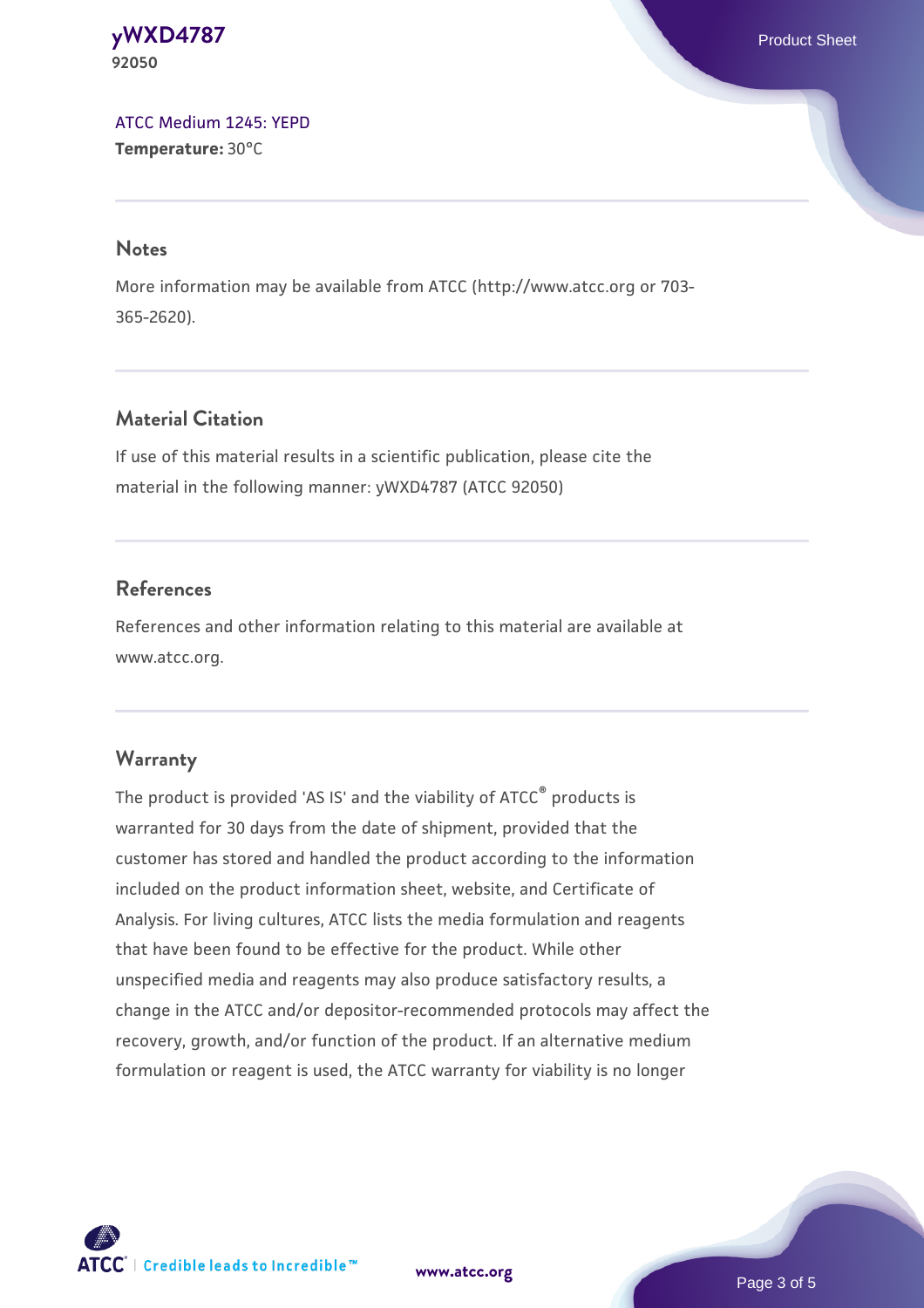**92050**

**[yWXD4787](https://www.atcc.org/products/92050)** Product Sheet

valid. Except as expressly set forth herein, no other warranties of any kind are provided, express or implied, including, but not limited to, any implied warranties of merchantability, fitness for a particular purpose, manufacture according to cGMP standards, typicality, safety, accuracy, and/or noninfringement.

#### **Disclaimers**

This product is intended for laboratory research use only. It is not intended for any animal or human therapeutic use, any human or animal consumption, or any diagnostic use. Any proposed commercial use is prohibited without a license from ATCC.

While ATCC uses reasonable efforts to include accurate and up-to-date information on this product sheet, ATCC makes no warranties or representations as to its accuracy. Citations from scientific literature and patents are provided for informational purposes only. ATCC does not warrant that such information has been confirmed to be accurate or complete and the customer bears the sole responsibility of confirming the accuracy and completeness of any such information.

This product is sent on the condition that the customer is responsible for and assumes all risk and responsibility in connection with the receipt, handling, storage, disposal, and use of the ATCC product including without limitation taking all appropriate safety and handling precautions to minimize health or environmental risk. As a condition of receiving the material, the customer agrees that any activity undertaken with the ATCC product and any progeny or modifications will be conducted in compliance with all applicable laws, regulations, and guidelines. This product is provided 'AS IS' with no representations or warranties whatsoever except as expressly set forth herein and in no event shall ATCC, its parents, subsidiaries, directors, officers, agents, employees, assigns, successors, and affiliates be liable for indirect, special, incidental, or consequential damages of any kind in connection with or arising out of the customer's use of the product. While reasonable effort is made to ensure authenticity and reliability of materials on deposit, ATCC is not liable for damages arising from the misidentification or



**[www.atcc.org](http://www.atcc.org)**

Page 4 of 5